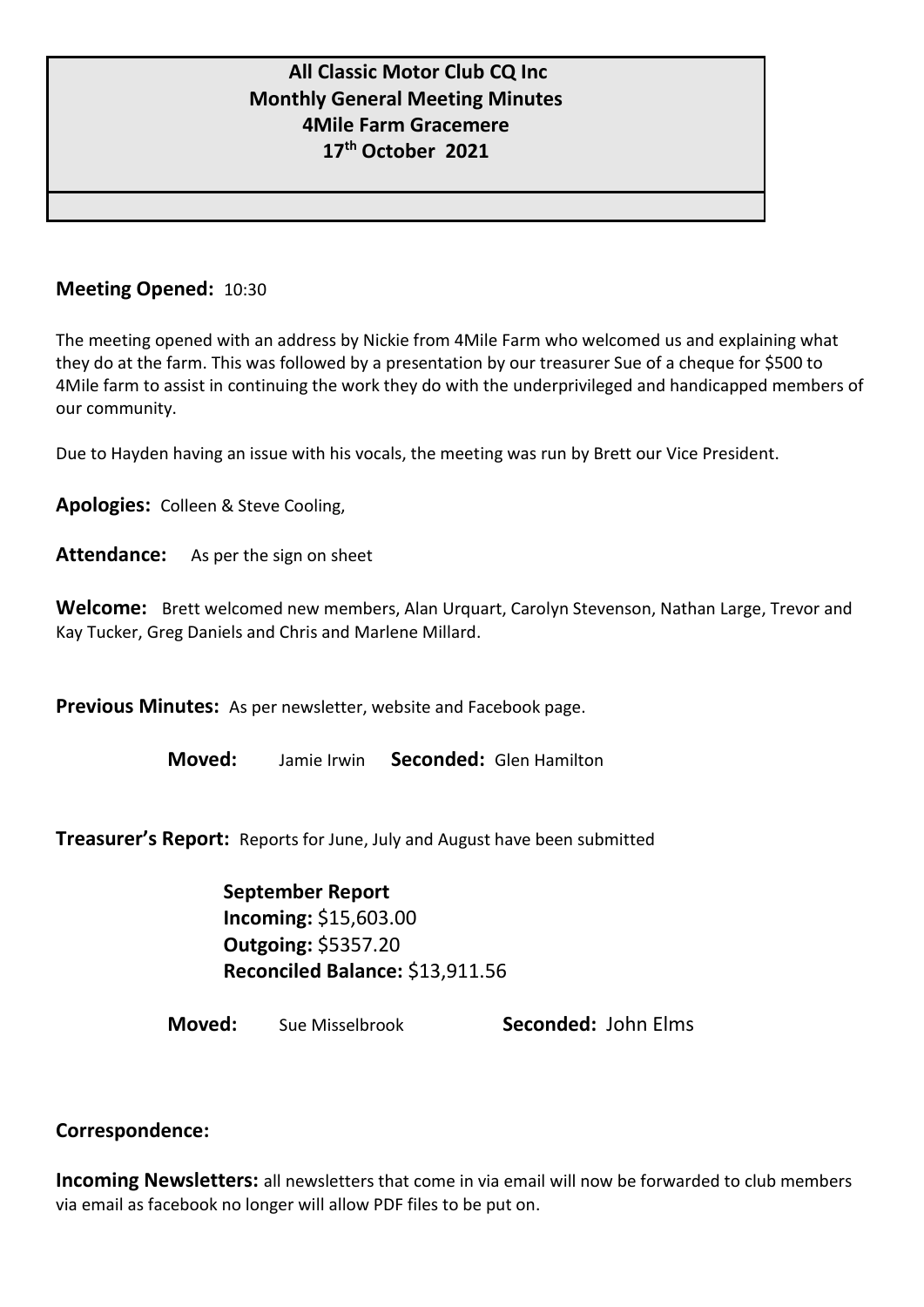**Incoming General:** Membership forms and payment from, Alan Urquhart, Carolyn Stevenson, Trevor and Kay Tucker, Greg Daniels, Chris and Marlene Millard and Nathan Large. Cairns and District Historical Vehicle club news letter. Invitation t the 2022 Tamborine mountain show. Queensland Historic Mororing Council AGM minutes. Austin Motor club of Queensland news letter. Archer rail museum family fun day invitation. Chrisler news.

**Outgoing:** Receipts and membership cards mailed to new members and membership that have renewed their yearly membership dues.

Renewal of Affiliation membership to tha Queensland Historic Motoring Council

**Moved:** Glen Hamilton **Seconded:** Justin Boulton

# **Business arising from Minutes / New Business**

#### **Club Events**

#### **Club Outings**

- **•** Open Dinner and Cruise Night 1st Saturday of every month if members go to Redhill they need to purchase something from the Café which then gives them a legitimate reason for being there as they are patronizing one of the shops.
- **•** Saturday Night Twilight Cruise and Chat 6.30pm Colour Fountain Central Park in Murray. Next meeting 13<sup>th</sup> November.
- **•** The end of month Beach cruise Last Sunday of the month, Meeting at the end of Norman Road for a 9.30am depart, heading to the old railway station at Yeppoon to pick up any coast members approximately 10am. Decision on where to go is then made by the club. Next event 31st October.
	- Tamborine Mountain Show. Members have been invited to attend the show and enter their cars in the Show and shine on the 19<sup>th</sup> of March 2022.
	- Archer park rail museum Family day on the 24<sup>th</sup> of October from 9:00 to 1:00. Flyer attached. Please advise ASAP if you are attending this event.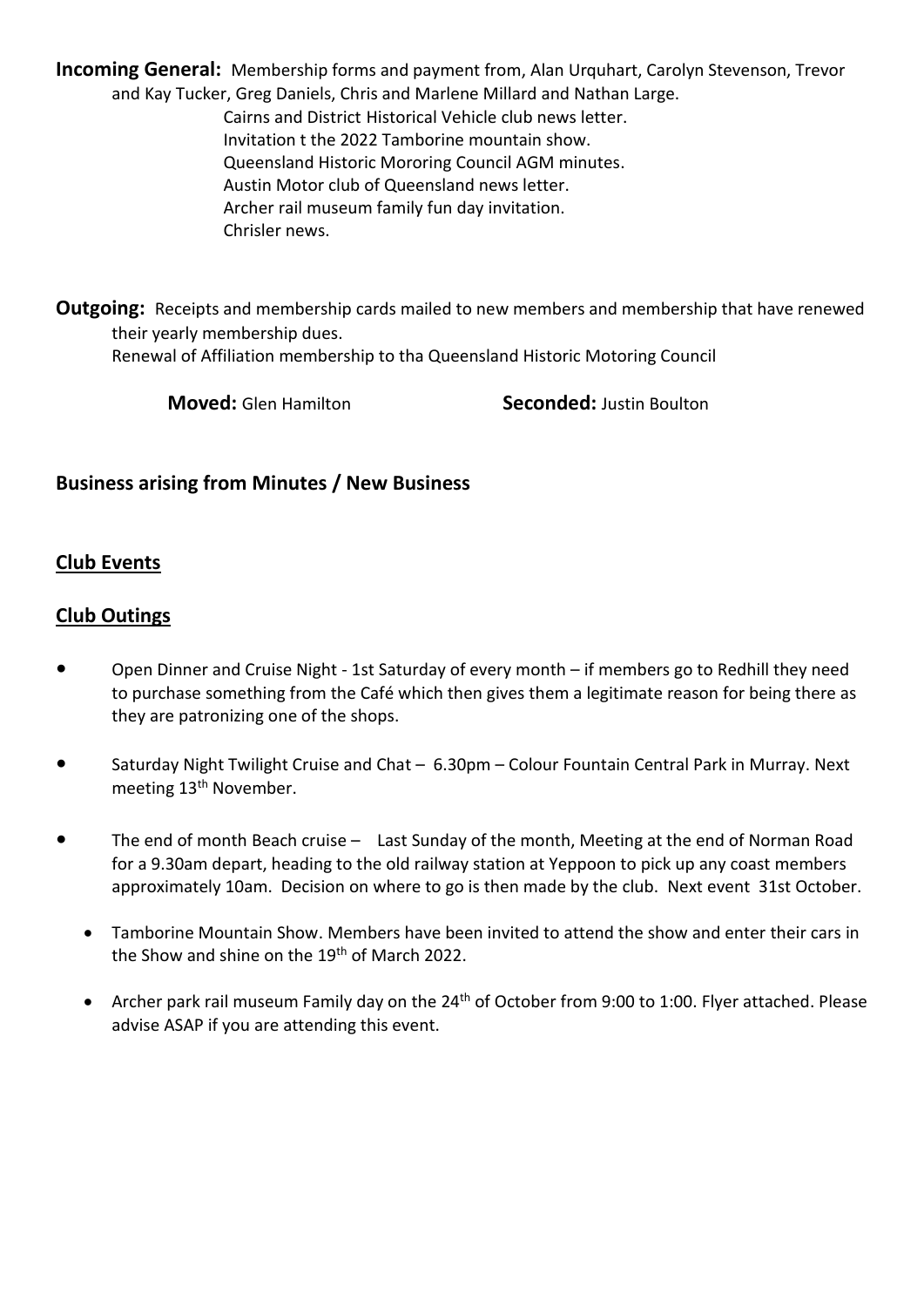#### **Midweek Runs**

- • **Thursday 21st October –** Mercey Aged Care. 10:00am Meeting at 60 spencer St. We have now re-confirmed that the flu shot is not a requirement to attend this event. However they are asking for numbers
- **Monday 25th October –** Morning tea at Lagoons Yeppoon. Departing from end of Norman Road at 9.30am

### **Club Meetings**

- **•** November Meeting Sunday 20<sup>th</sup> Causeway lake. Depart from All Blacks Lakes Creek Rd 9:00am and cruse to Causeway via Emu Park.
- **December Meeting and Christmas Party –** Sunday 5<sup>th</sup> The location is still to be decided with negotiation with venue managers. Catering also to be decided.

### **General Business**

**•** Memberships are now now overdue and unfortunatly a \$10 late penalty is now aplicble. If you are not sure if you are financial or have not received your reciept and membership card, please email the club and we will follow it up.

Family Membership \$35.00. Single Membership. \$30.00

Account Details Westpac Bank All Classic Motor Club CQ Inc BSB: BSB 034210 Account No. 327015

PLEASE REMEMBER….

ALL bank transactions MUST include your name or membership number for ease of identification so your membership renewal can be processed promptly! or PO Box 8420 Allenstown QLD 4700

We still have an unclaimed family membership paid on the 21st June, if you haven't received your membership card and receipt please let us know and hopefully we can find its owner.